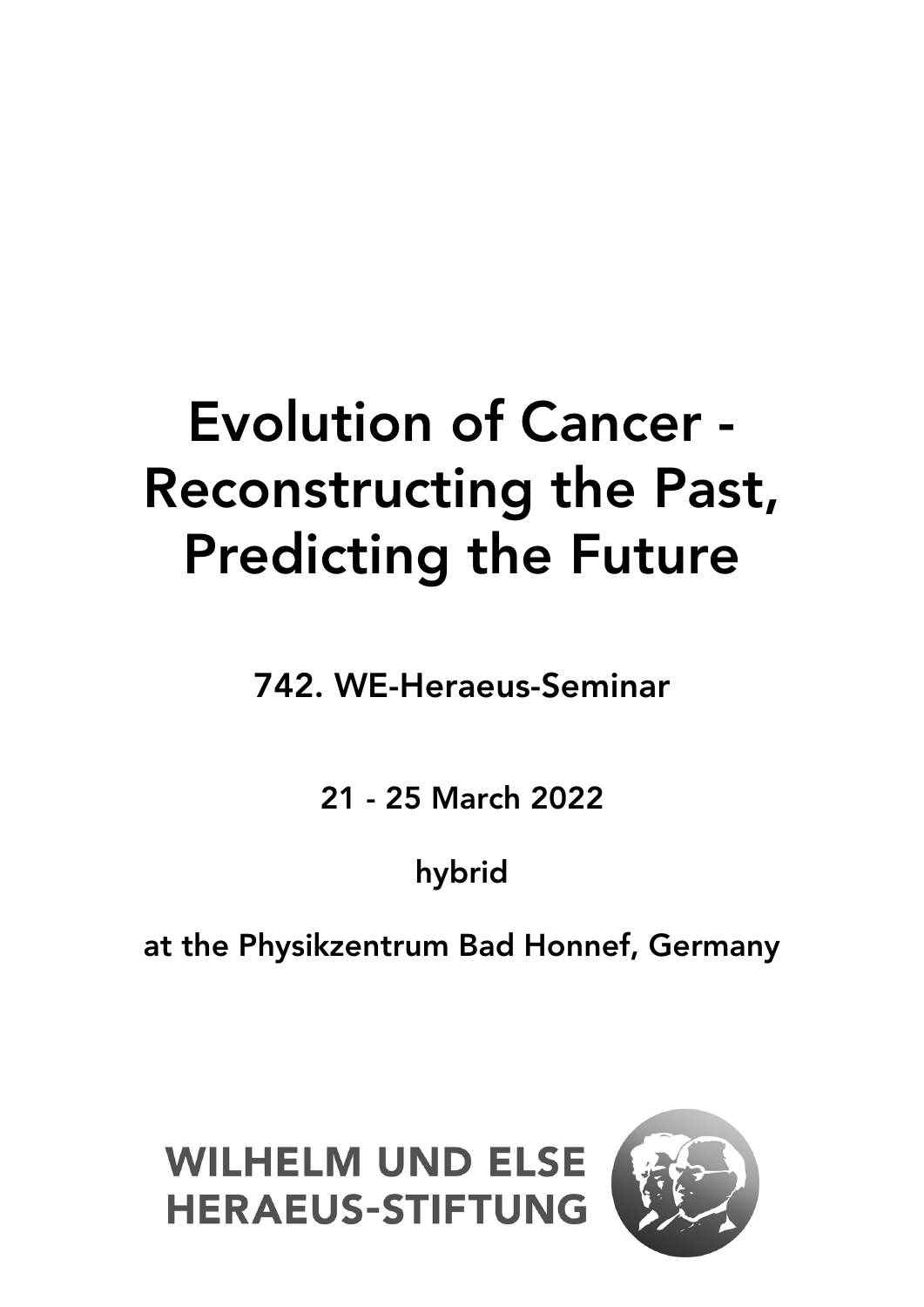#### Sunday, 20 March 2022

| $17:00 - 20:00$ | Registration |
|-----------------|--------------|
|                 |              |

18:00 *BUFFET SUPPER and informal get-together*

#### Monday, 21 March 2022

| 08:00           | <b>BREAKFAST</b>      |                                                            |
|-----------------|-----------------------|------------------------------------------------------------|
| 09:00           | Scientific organizers | Welcome words                                              |
| $09:10 - 10:10$ | Johannes Berg         | Tutorial:<br><b>Population dynamics</b>                    |
| $10:10 - 10:30$ | <b>COFFEE BREAK</b>   |                                                            |
| $10:30 - 11:30$ | Donate Weghorn        | Tutorial:<br><b>Selection inference</b>                    |
| $11:30 - 12:30$ | Martin Peifer         | Tutorial:<br><b>Clonal inference</b>                       |
| $12:30 - 12:40$ |                       | <b>Conference Photo</b> (in the front of the lecture hall) |
| 12:40           | LUNCH                 |                                                            |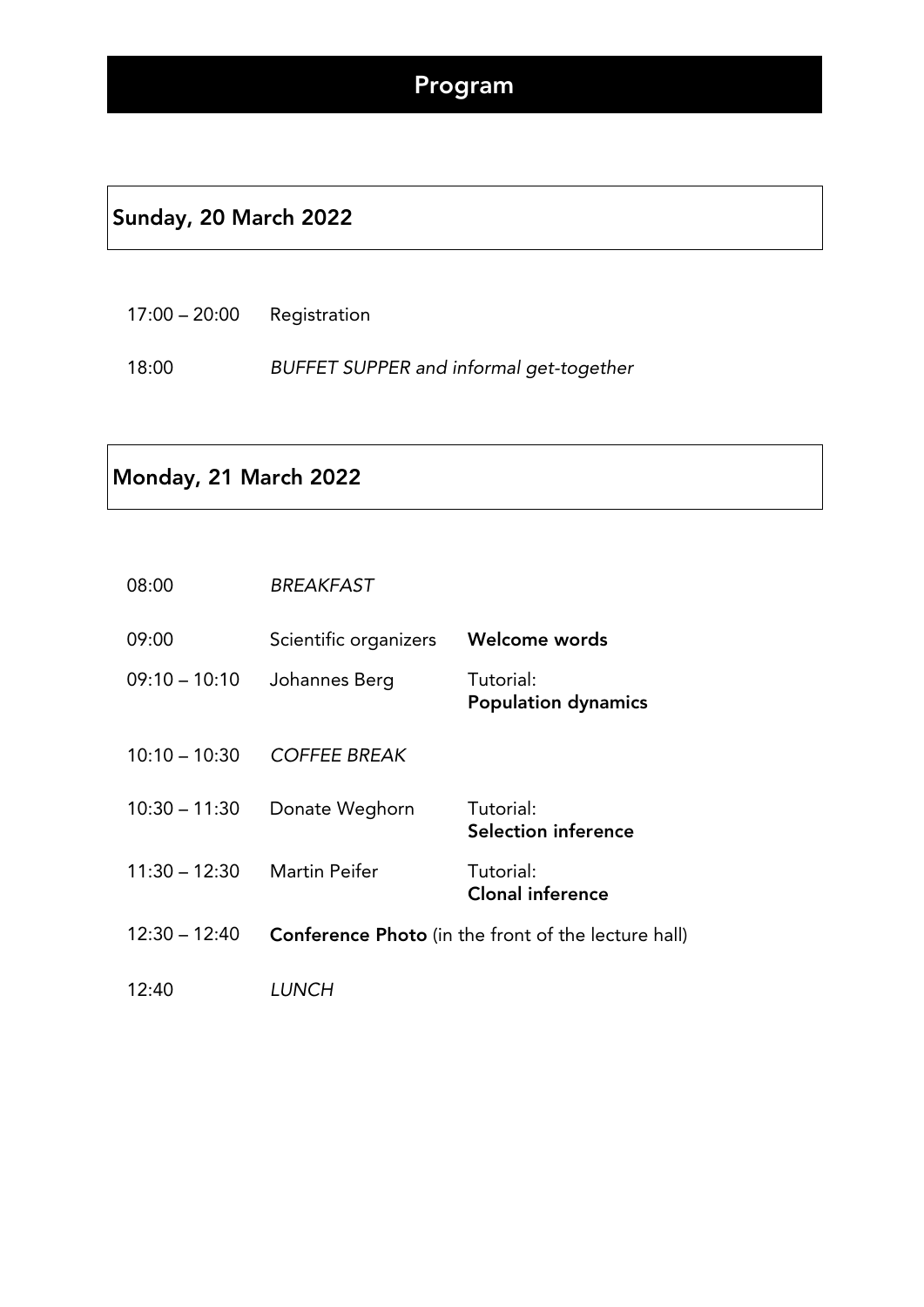#### Monday, 21 March 2022

| $14:00 - 15:00$  | Leonid Mirny           | Limited evidence of tumour mutational<br>burden as a biomarker of response to<br>immunotherapy |
|------------------|------------------------|------------------------------------------------------------------------------------------------|
| $15:00 - 15:30$  | <b>COFFEE BREAK</b>    |                                                                                                |
| $15:30 - 16:30?$ | <b>Philipp Altrock</b> | Modeling cancer ecology to<br>understand tumor evolution                                       |
| $16:30 - 17:30$  | Eytan Domany           | tba                                                                                            |
| $17:30 - 17:45$  | Stefan Jorda           | About the Wilhelm and Else Heraeus-<br><b>Foundation</b>                                       |

19:00 *DINNER*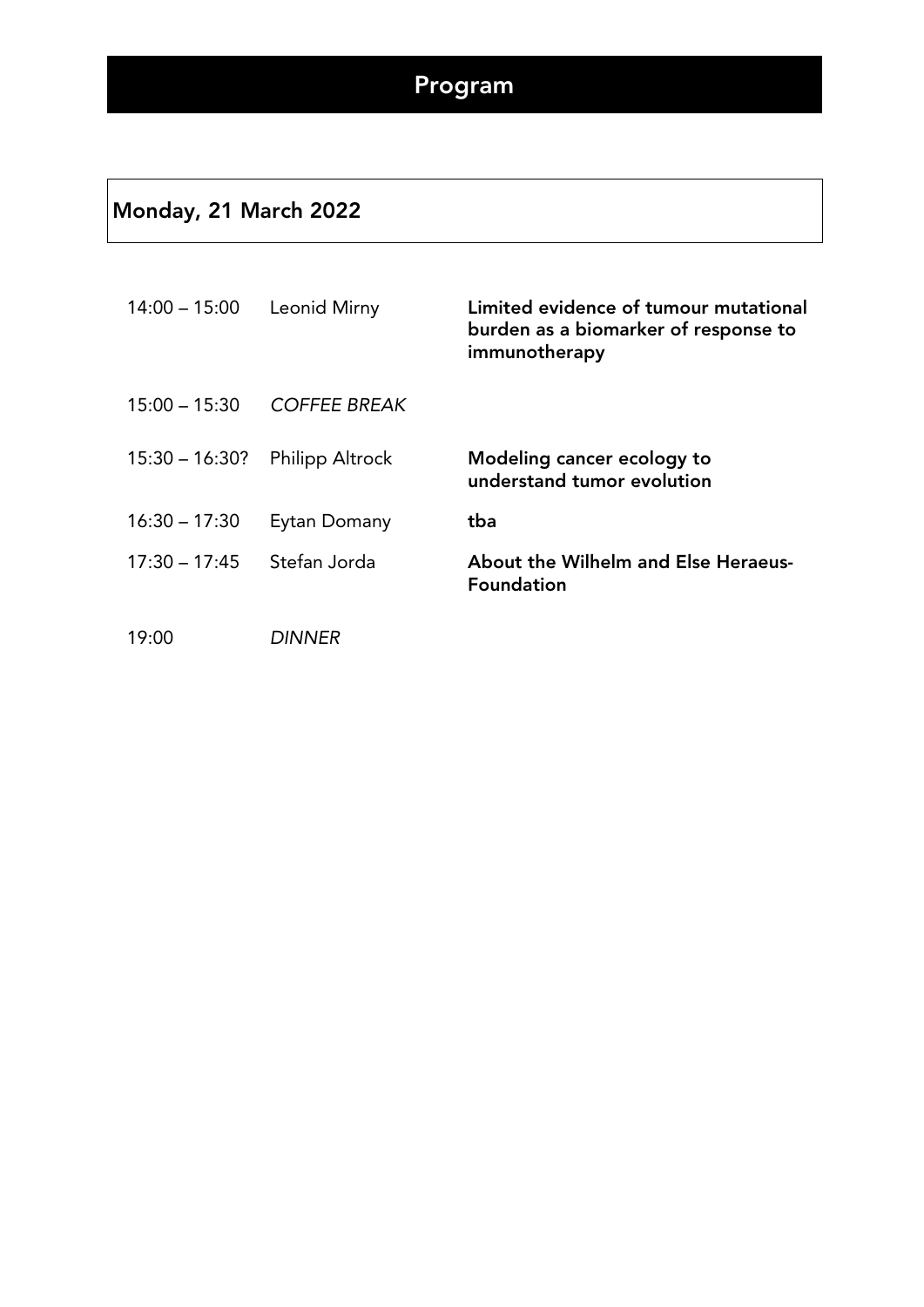#### Tuesday, 22 March 2022

| 08:00           | <b>BREAKFAST</b>                           |                                                                                                   |
|-----------------|--------------------------------------------|---------------------------------------------------------------------------------------------------|
| $09:00 - 10:00$ | Bartlomiej Waclaw                          | Darwinian evolution in spatial models<br>of cancer                                                |
| $10:00 - 10:30$ | <b>COFFEE BREAK</b>                        |                                                                                                   |
| $10:30 - 11:30$ | Peter Campbell                             | tba                                                                                               |
| $11:30 - 12:30$ | Peter Van Loo                              | Molecular archeology of cancer                                                                    |
| 12:30           | <b>LUNCH</b>                               |                                                                                                   |
| $14:00 - 15:00$ | <b>Ville Mustonen</b>                      | The impact of cell turnover on cancer<br>therapy and evolution                                    |
| $15:00 - 15:30$ | <b>COFFEE BREAK</b>                        |                                                                                                   |
| $15:30 - 16:30$ | Noemi Andor                                | Characterizing cytotoxic therapy<br>induced shifts in the cost-to-benefit<br>ratio of high ploidy |
| $16:30 - 17:30$ | Christina Curtis                           | Charting genotype to phenotype maps<br>of tumorigenesis                                           |
| $17:30 - 18:30$ | Online posters with 'elevator pitch'-talks |                                                                                                   |
| 19:00           | <b>DINNER</b>                              |                                                                                                   |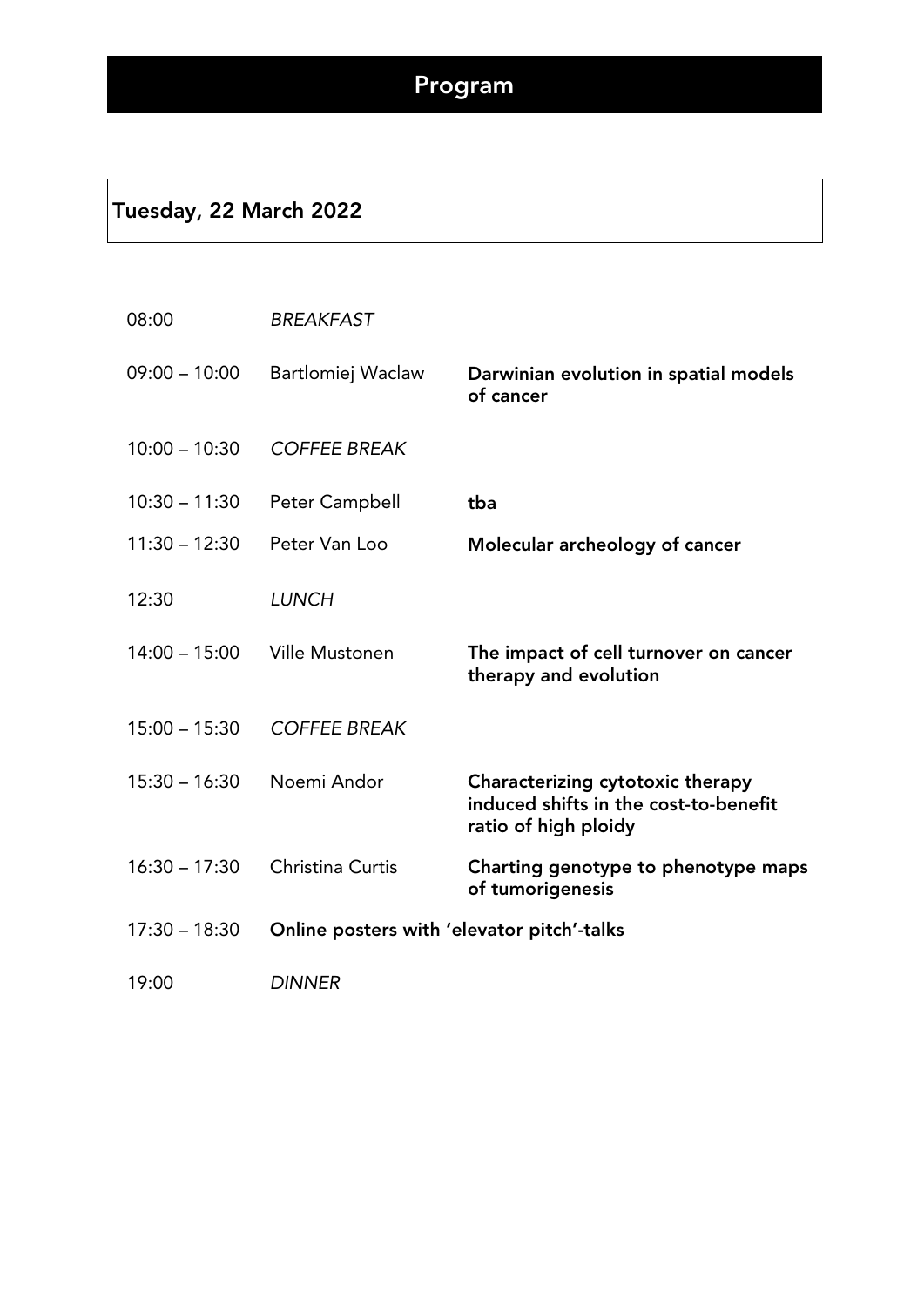#### Wednesday, 23 March 2022

| 08:00           | <b>BREAKFAST</b>                       |                                                                     |
|-----------------|----------------------------------------|---------------------------------------------------------------------|
| $09:00 - 10:00$ | Julie George                           | Deciphering tumor evolution in small<br>cell lung cancer            |
| $10:00 - 10:30$ | <b>COFFEE BREAK</b>                    |                                                                     |
| $10:30 - 11:30$ | <b>Nicholas</b><br>McGranahan          | <b>Exploiting sequencing data to</b><br>understand cancer evolution |
| $11:30 - 12:30$ | Marco Gerlinger                        | Genetic and immune landscape co-<br>evolution in colorectal cancers |
| 12:30           | <b>LUNCH</b>                           |                                                                     |
| $14:00 - 17:30$ | <b>Excursion: Hike in the vicinity</b> |                                                                     |
| 19:00           | <b>DINNER</b>                          |                                                                     |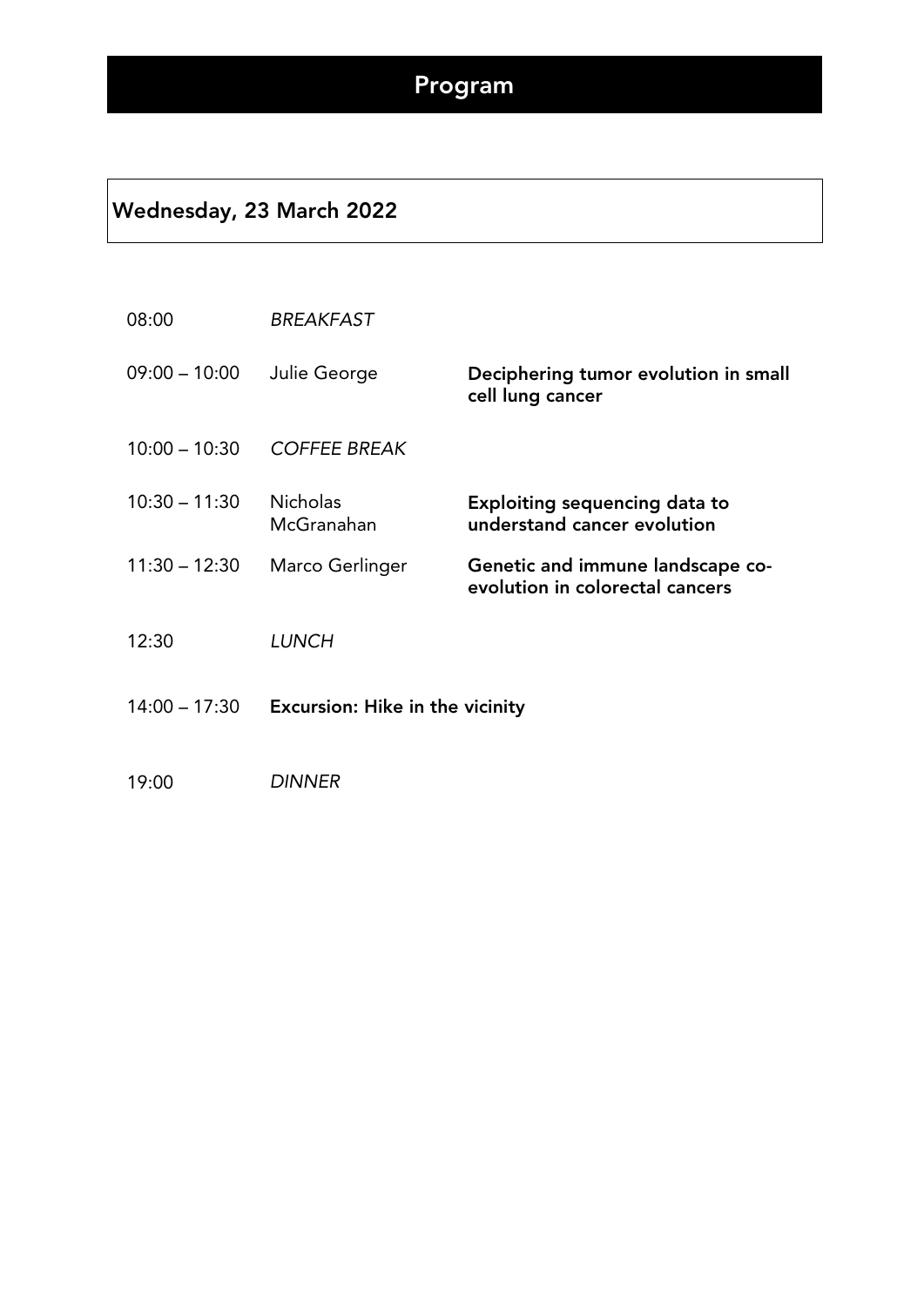#### Thursday, 24 March 2022

| 08:00           | <b>BREAKFAST</b>                       |                                                                                                      |
|-----------------|----------------------------------------|------------------------------------------------------------------------------------------------------|
| $09:00 - 10:00$ | <b>Trevor Graham</b>                   | Tracing evolution before cancer in the<br>human colon                                                |
| $10:00 - 10:30$ | <b>COFFEE BREAK</b>                    |                                                                                                      |
| $10:30 - 12:30$ | On site posters, livestreamed via Zoom |                                                                                                      |
| 12:30           | <b>LUNCH</b>                           |                                                                                                      |
| $14:00 - 15:00$ | Simon Tavare                           | Modeling and simulation of cancer<br>evolution in single cells                                       |
| $15:00 - 15:30$ | <b>COFFEE BREAK</b>                    |                                                                                                      |
| $15:30 - 16:30$ | Katerina Politi                        | Uncovering mechanisms of drug<br>resistance in lung cancer                                           |
| $16:30 - 17:30$ | <b>Quaid Morris</b>                    | <b>Reconstructing complex clone trees</b><br>from multiple bulk DNA samples using<br><b>Pairtree</b> |
| $18:00 - 19:00$ | <b>Fireside chat</b>                   |                                                                                                      |
|                 | HERAELIS DININER                       |                                                                                                      |

19:00 *HERAEUS DINNER (social event with cold & warm buffet with complimentary drinks)*